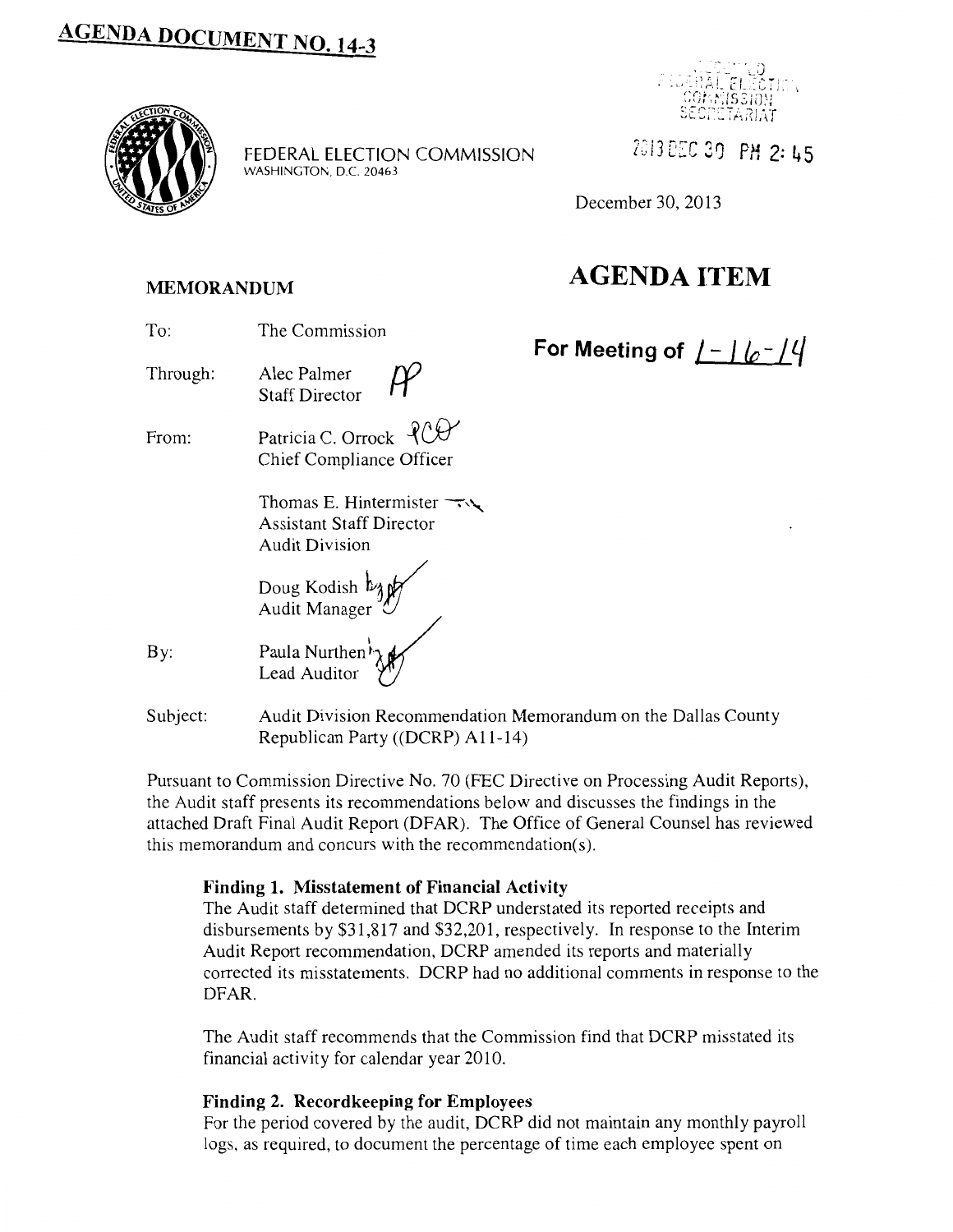federal election activity. For 2009 and 2010, the Audit staff identified payments to DCRP employees totaling \$85,520 for which monthly payroll logs were not maintained. This consisted of \$70,520, for which DCRP allocated payroll between federal and non-federal funds, and \$15,000 that DCRP paid exclusively with nonfederal funds.

In response to the Interim Audit Report recommendation, DCRP stated that it agreed to maintain monthly payroll logs to track federal election activity for nonfederal payroll and payroll allocated between federal and non-federal activity. DCRP did not file an additional response to the DFAR.

The Audit staff recommends that the Commission find that DCRP failed to maintain logs to document the time employees spent on federal election activity totaling \$85,520.

DCRP did not request an audit hearing.

If this memorandum is approved, a Proposed Final Audit Report will be prepared within 30 days of the Commission's vote.

In case of an objection, Directive No. 70 states that the Audit Division Recommendation Memorandum will be placed on the next regularly scheduled open session agenda.

Documents related to this audit report can be viewed in the Voting Ballot Matters folder. Should you have any questions, please contact Paula Nurthen or Doug Kadish at 694- 1200.

Attachment:

Draft Final Audit Report of the Audit Division on Dallas County Republican Party  $\mathbb{L}^{\mathbb{N}}$ 

cc: Office of General Counsel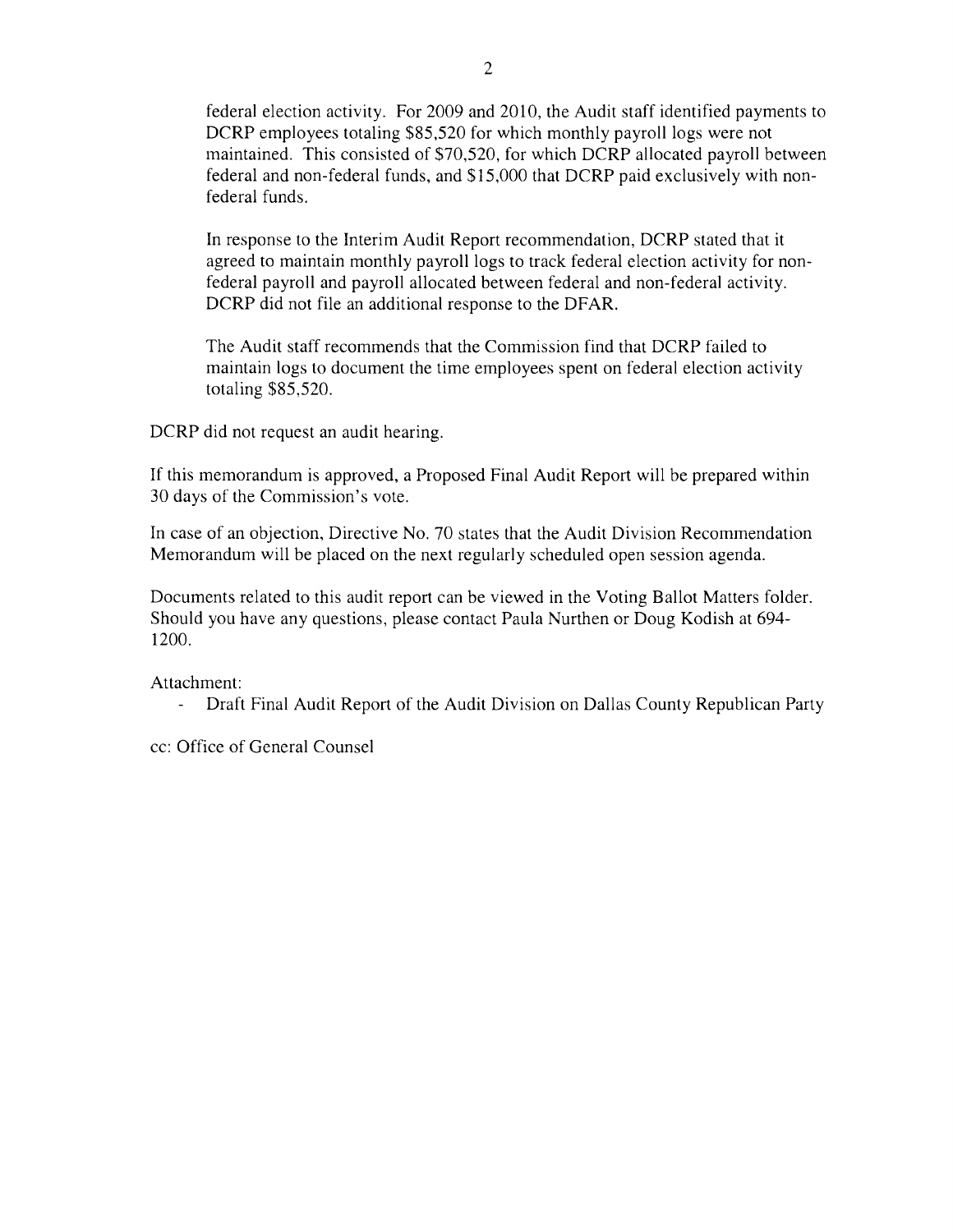

### **Why the Audit Was Done**

Federal law permits the Commission to conduct audits and field investigations of any political committee that is required to file reports under the Federal Election Campaign Act (the Act). The Commission generally conducts such audits when a committee appears not to have met the threshold requirements for substantial compliance with the  $Act<sup>1</sup>$ . The audit determines whether the committee complied with the limitations; prohibitions and disclosure requirements of the Act.

### **Draft Final Audit Report of the Audit Division on the Dallas County Republican Party**

(January **1,** 2009- December 31, 2010)

### **About the Committee** (p. 2)

The Dallas County Republican Party<sup>2</sup> is a local party committee headquartered in Dallas, Texas. For more information, see the chart on the Committee Organization, p. 2.

### **Financial Activity** (p. 2)

| Receipts                              |           |
|---------------------------------------|-----------|
| Contributions from Individuals        | \$350,116 |
| Transfers from Non-federal<br>O       |           |
| Account                               | 196,000   |
| Other Federal Receipts<br>$\circ$     | 1,009     |
| <b>Total Receipts</b>                 | \$547,125 |
| <b>Disbursements</b>                  |           |
| <b>O</b> Operating Expenditures       | \$480,625 |
| Federal Election Activity<br>$\circ$  | 36,372    |
| <b>Other Disbursements</b><br>$\circ$ | 31,000    |
| <b>Total Disbursements</b>            | \$547,997 |
|                                       |           |

### **Findings and Recommendations**  $(p, 3)$

Misstatement of Financial Activity (Finding 1)

• Recordkeeping for Employees (Finding 2)

### **Future Action**

The Commission may initiate an enforcement action, at a later time, with respect to any of the matters discussed in this report.

 $12$  U.S.C. §438(b).

 $2$  On August 16, 2011, the Dallas County Republican Party changed its name to Dallas County Republican Party - Primary.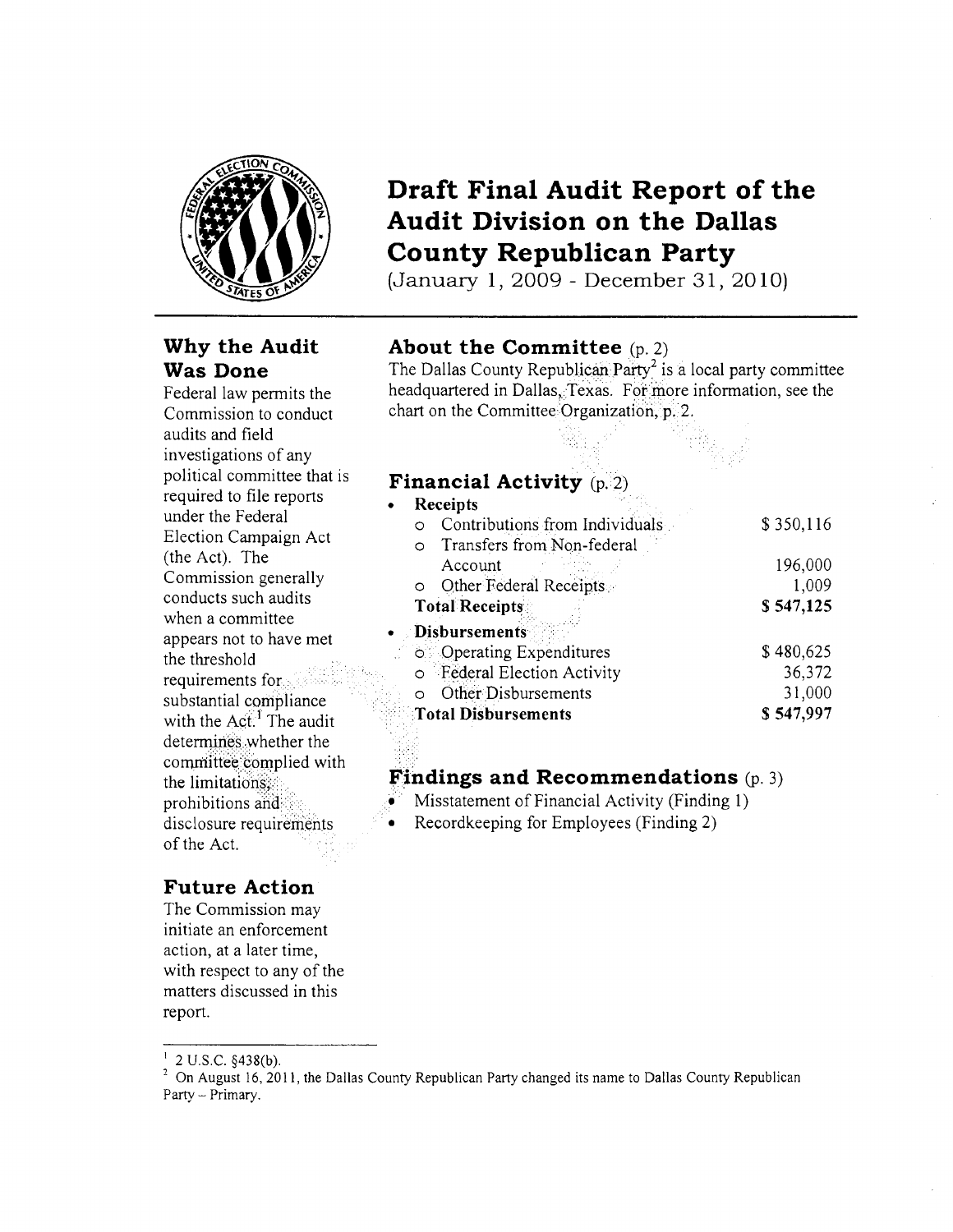# **Draft Final Audit Report of the Audit Division on the Dallas County Republican Party**

(January 1, 2009 - December 31, 2010)

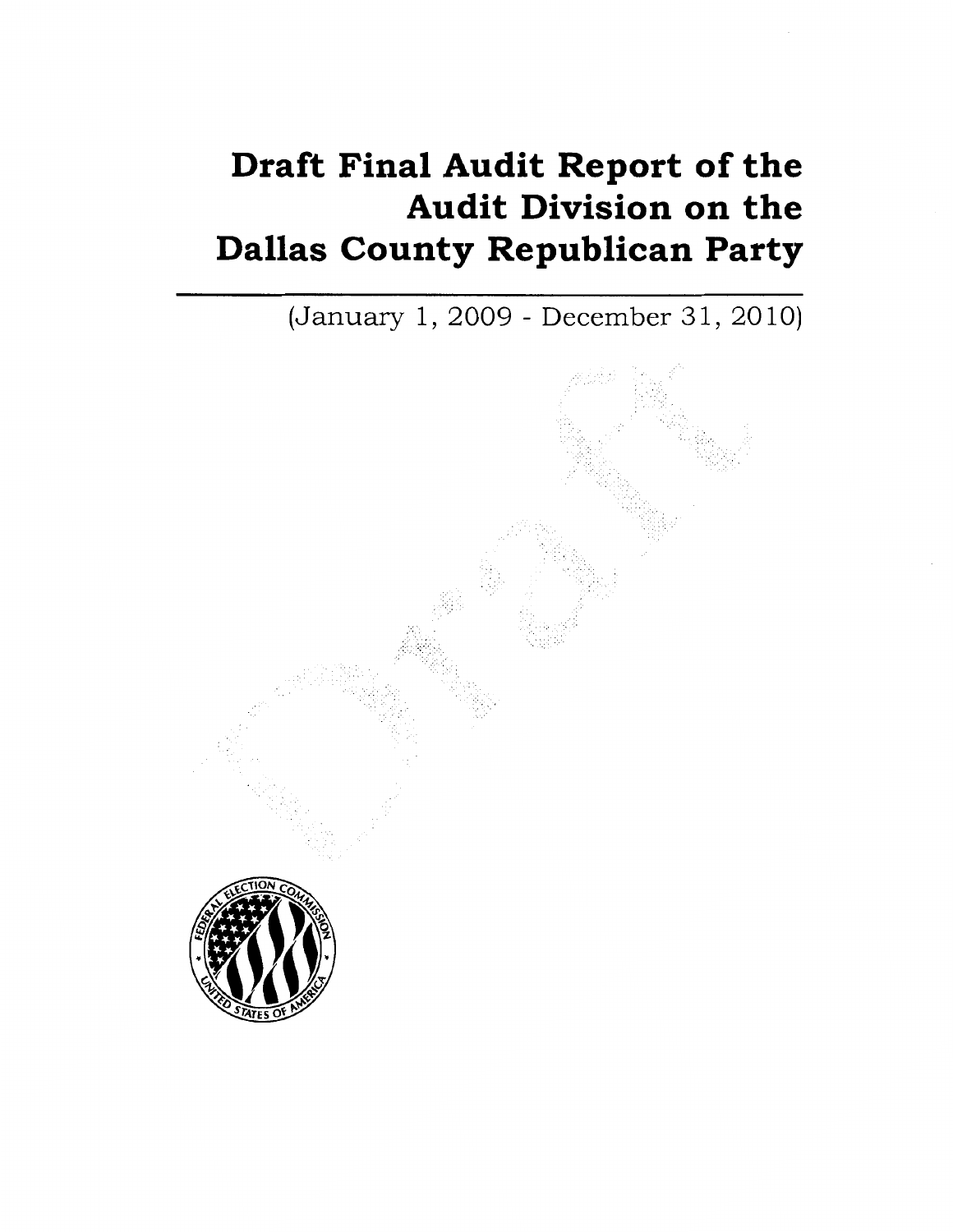### **Table of Contents**

### **Part I. Background**

Authority for Audit Scope of Audit Commission Guidance

### **Part II. Overview of Committee**

Committee Organization Overview of Financial Activity

### **Part III. Summaries**

Findings and Recommendations

### **Part IV. Findings and Recommendations**

Finding I. Misstatement of Financial Activity Finding 2. Recordkeeping for Employees

**Page** 

 $\mathbf{I}$  $\mathbf{I}$  $\mathbf{I}$ 

2 2

3

4 5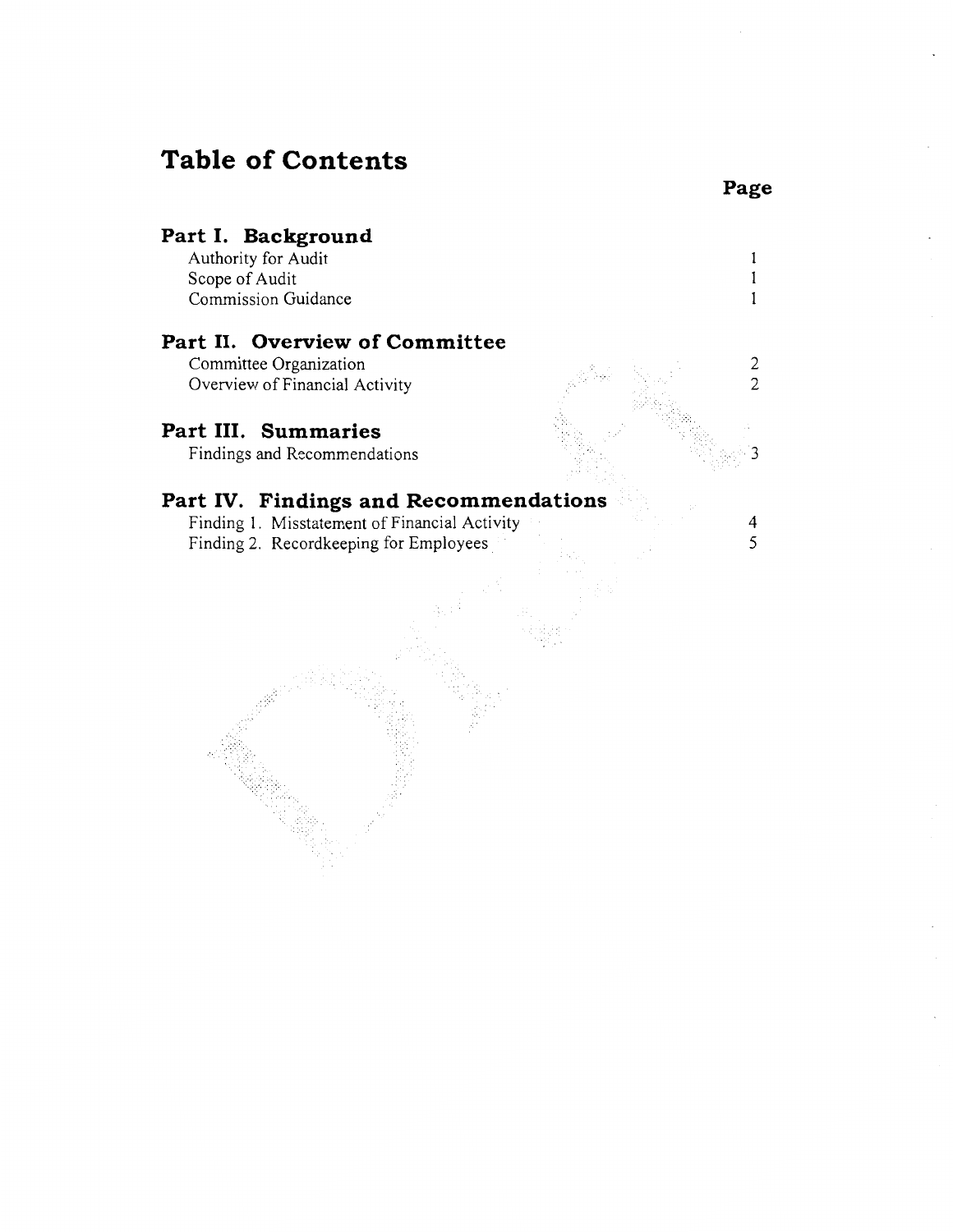# **Part I Background**

### **Authority for Audit**

This report is based on an audit of the Dallas County Republican Party (DCRP), undertaken by the Audit Division of the Federal Election Commission (the Commission) in accordance with the Federal Election Campaign Act of 1971, as amended (the Act). The Audit Division conducted the audit pursuant to 2 U.S.C. §438(b), which permits the Commission to conduct audits and field investigations of any political committee that is required to file a report under 2 U.S.C. §434. Prior to conducting any audit under this subsection, the Commission must perform an internal review of reports filed by selected committees to determine if the reports filed by a particular committee meet the threshold requirements for substantial compliance with the Act.  $2 \text{U.S.C. } §438(b)$ .

### **Scope of Audit**

Following Commission-approved procedures, the Audit staff evaluated various risk factors and as a result, this audit examined:

- 1. the disclosure of individual contributors' occupation and name of employer;
- 2. the disclosure of disbursements, debts and obligations;
- 3. the disclosure of expenses allocated between federal and non-federal accounts;
- 4. the consistency between reported figures and bank records;
- 5. the completeness of records; and
- 6. other committee operations necessary to the review;

### **Commission Guidance**

### **Request for Early Commission Consideration of a Legal Question**

Pursuant to the Commission "Policy Statement Establishing a Program for Requesting Consideration of Legal Questions by the Commission," several state party committees unaffiliated with DCRP requested early consideration of a legal question raised during an audit. Specifically, the Commission addressed whether monthly time logs under 11 CFR  $\S106.7(d)(1)$  were required for employees paid with 100 percent federal funds.

The Commission concluded, by a vote of 5-1, that 11 CFR  $\S 106.7(d)(1)$  does require committees to keep a monthly log for employees paid exclusively with federal funds. Exercising its prosecutorial discretion, however, the Commission decided not to pursue recordkeeping violations for the failure to keep time logs or to provide affidavits to account for employee salaries paid with 100 percent federal funds and reported as such. Audit staff informed DCRP's representative of the payroll log requirement and of the Commission's decision not to pursue recordkeeping violations for failure to keep payroll logs for salaries paid and correctly reported as 100 percent federal, excluding amended filings. Finding 2 of this audit report (Recordkeeping for Employees) does not include any DCRP employees paid with 100 percent federal funds and reported as such.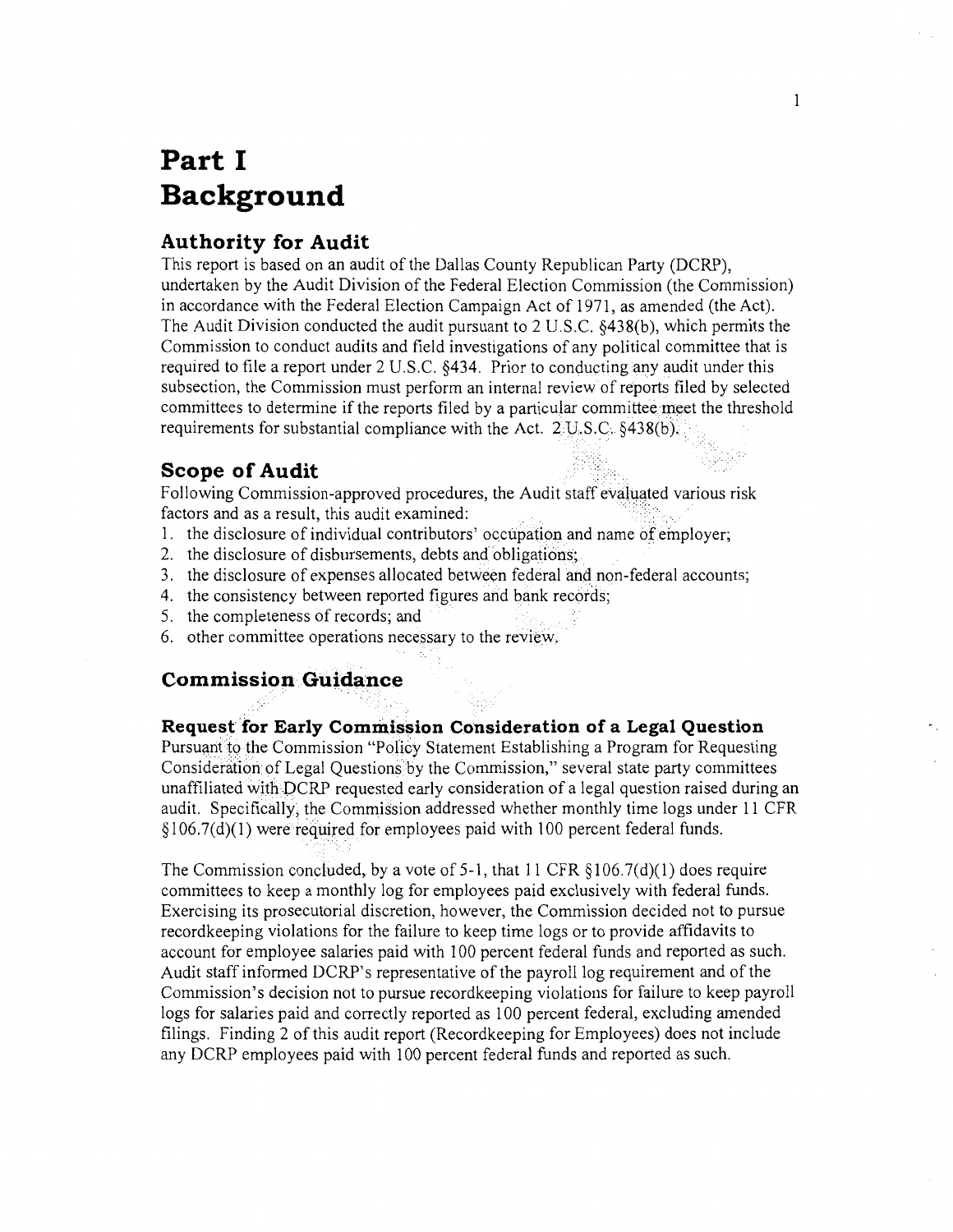# **Part II Overview of Committee**

### **Committee Organization**

| <b>Important Dates</b>                    |                                     |
|-------------------------------------------|-------------------------------------|
| Date of Registration                      | February 5, 1999                    |
| Audit Coverage                            | January 1, 2009 Becember 31, 2010   |
| Headquarters                              | Dallas, Texas                       |
| <b>Bank Information</b>                   |                                     |
| <b>Bank Depositories</b>                  | One                                 |
| <b>Bank Accounts</b>                      | One federal, three non-federal, one |
|                                           | Levin                               |
| Treasurer                                 |                                     |
| Treasurer When Audit Was Conducted        | Honorable Wade Emmert               |
| Treasurer During Period Covered by Audit. | Jonathan Neerman                    |
| <b>Management Information</b>             |                                     |
| Attended Commission Campaign Finance      | Yes                                 |
| Seminar                                   |                                     |
| Who Handled Accounting and                | Paid staff                          |
| Recordkeeping Tasks                       |                                     |

### **Overview of Financial Activity (Audited Amounts)**

| Cash-on-hand @ January 1, 2009                | 1,374<br>S |
|-----------------------------------------------|------------|
| Receipts                                      |            |
| Contributions from Individuals<br>$\circ$     | 350,116    |
| Transfers from Non-federal Account<br>$\circ$ | 196,000    |
| Other Federal Receipts<br>$\circ$             | 1,009      |
| <b>Total Receipts</b>                         | \$547,125  |
|                                               |            |
| <b>Disbursements</b>                          |            |
| Operating Disbursements<br>$\circ$            | 480,625    |
| Federal Election Activity<br>$\circ$          | 36,372     |
| Other Disbursements<br>$\circ$                | 31,000     |
| <b>Total Disbursements</b>                    | \$547,997  |
| Cash-on-hand @ December 31, 2010              | 502<br>S   |

2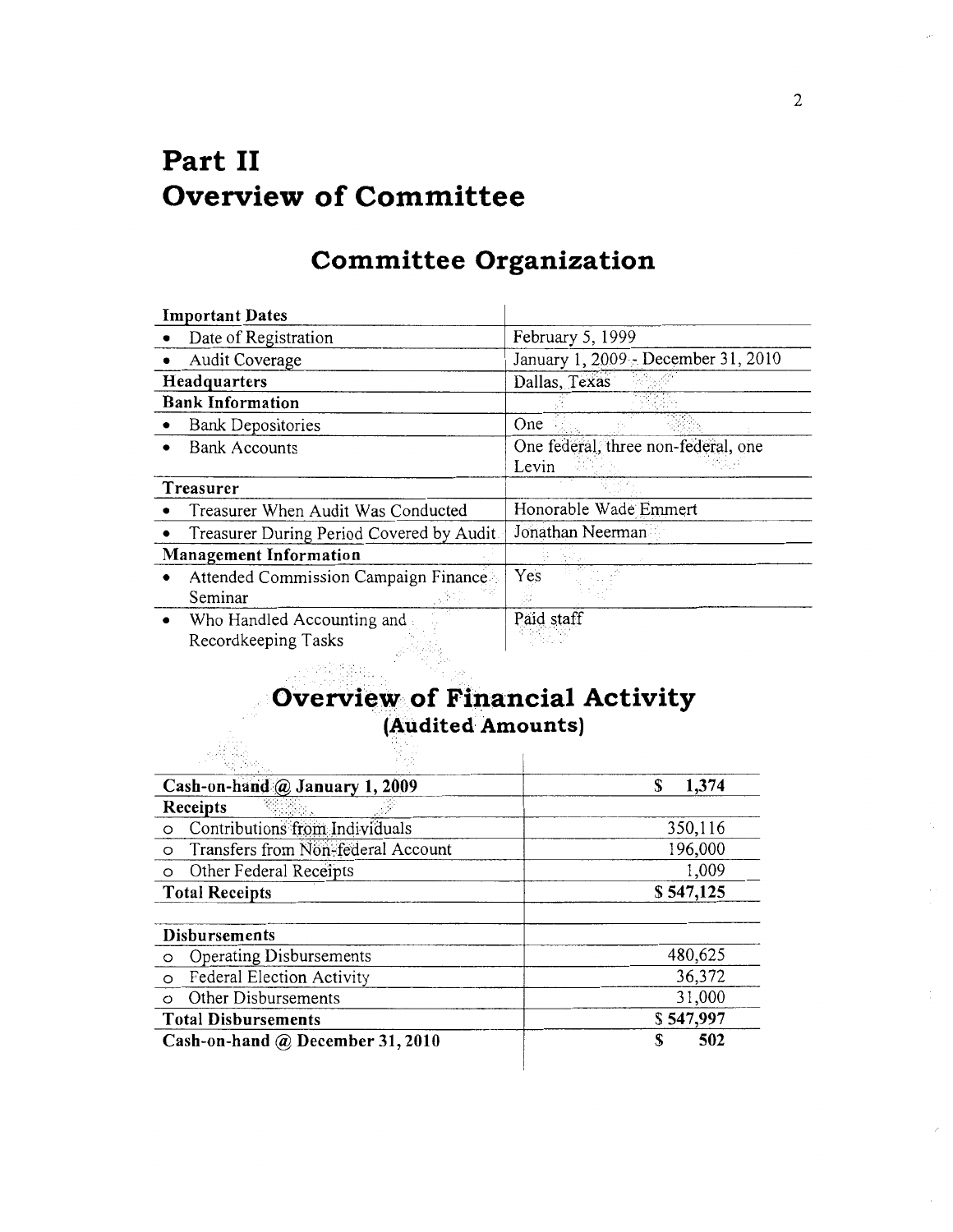## **Part III Summaries**

### **Findings and Recommendations**

### **Finding 1. Misstatement of Financial Activity**

During audit fieldwork, a comparison of DCRP 's reported financial activity with its bank records revealed that, for 2010, DCRP understated its reported receipts and disbursements by \$31,817 and \$32,201, respectively. In response to the Interim Audit Report recommendation, DCRP amended its reports and materially corrected its misstatements. (For more detail, see p. 4.)

### Finding 2. Recordkeeping for Employees

During audit fieldwork, the Audit staff determined that DCRP did not maintain any monthly payroll logs, as required, to document the percentage of time each employee spent on federal election activity. For 2009 and 2010, the Audit staff identified payments to DCRP employees totaling  $$85,520^3$  for which monthly payroll logs were not maintained. This consisted of \$70,520, for which DCRP allocated payroll between federal and non-federal funds, and \$15,000 that DCRP paid exclusively with non-federal funds.

In response to the Interim Audit Report recommendation, DCRP agreed to maintain monthly payroll logs to track federal election activity for non-federal payroll and payroll allocated between federal and non-federal activity. The Audit staff considers the matter resolved. (For more detail, see p. 5.)

<sup>&</sup>lt;sup>3</sup> This total does not include payroll for employees paid with 100 percent federal funds and reported as such. (See Part I, Background, Commission Guidance, Request for Early Consideration of a Legal Question on Page 1).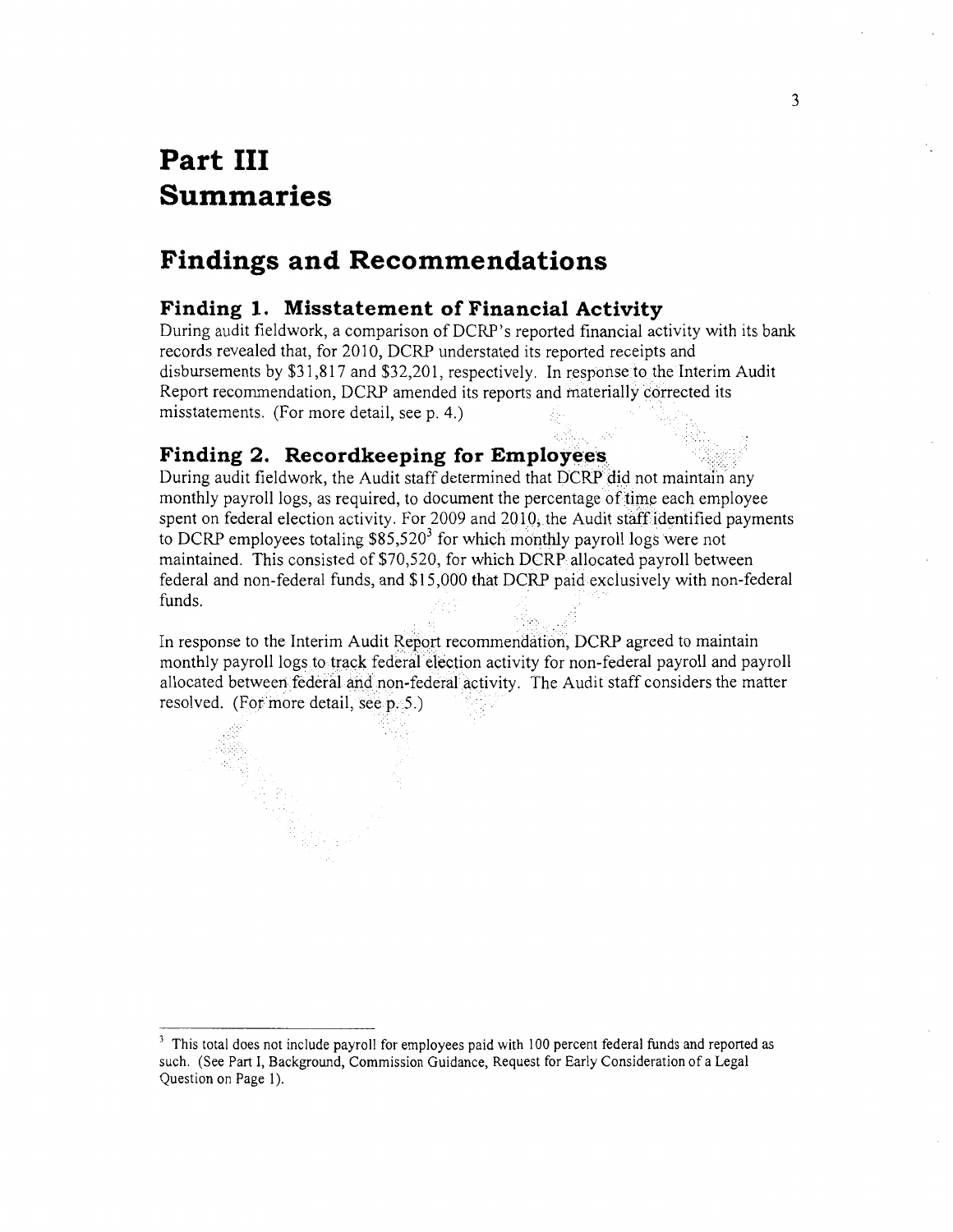# **Part IV Findings and Recommendations**

### **I Finding 1. Misstatement of Financial Activity**

### **Summary**

During audit fieldwork, a comparison of DCRP's reported financial activity with its bank records revealed that, for 2010, DCRP understated its reported receipts and disbursements by \$31,817 and \$32,201, respectively. In response to the Interim Audit Report recommendation, DCRP amended its reports and materially' corrected its misstatements.

### **Legal Standard**

Contents of Reports. Each report must disclose:

- the amount of cash-on-hand at the beginning and end of the reporting period;
- the total amount of receipts for the reporting period and for the calendar year;
- the total amount of disbursements for the reporting period and for the calendar year; and
- certain transactions that require itemization on Schedule A (Itemized Receipts) or Schedule B (Itemized Disbursements). 2 U.S.C.  $\S$ 434(b)(1), (2), (3), (4) and (5).

### **Facts and Analysis**

### **A. Facts**

During audit fieldwork, the Audit staff reconciled reported financial activity with bank records for calendar years 2009 and 2010 and identified a misstatement of receipts and disbursements for 2010. The following chart outlines the discrepancies.

| 2010 Activity                              |           |                     |                         |  |
|--------------------------------------------|-----------|---------------------|-------------------------|--|
|                                            | Reported  | <b>Bank Records</b> | Discrepancy             |  |
| Opening Cash Balance<br>@ January 1, 2010  | \$1,178   | \$2,045             | \$867<br>Understated    |  |
| Receipts                                   | \$287,185 | \$319,002           | \$31,817<br>Understated |  |
| Disbursements                              | \$288,344 | \$320,545           | \$32,201<br>Understated |  |
| Ending Cash Balance<br>@ December 31, 2010 | \$19      | \$502               | \$483<br>Understated    |  |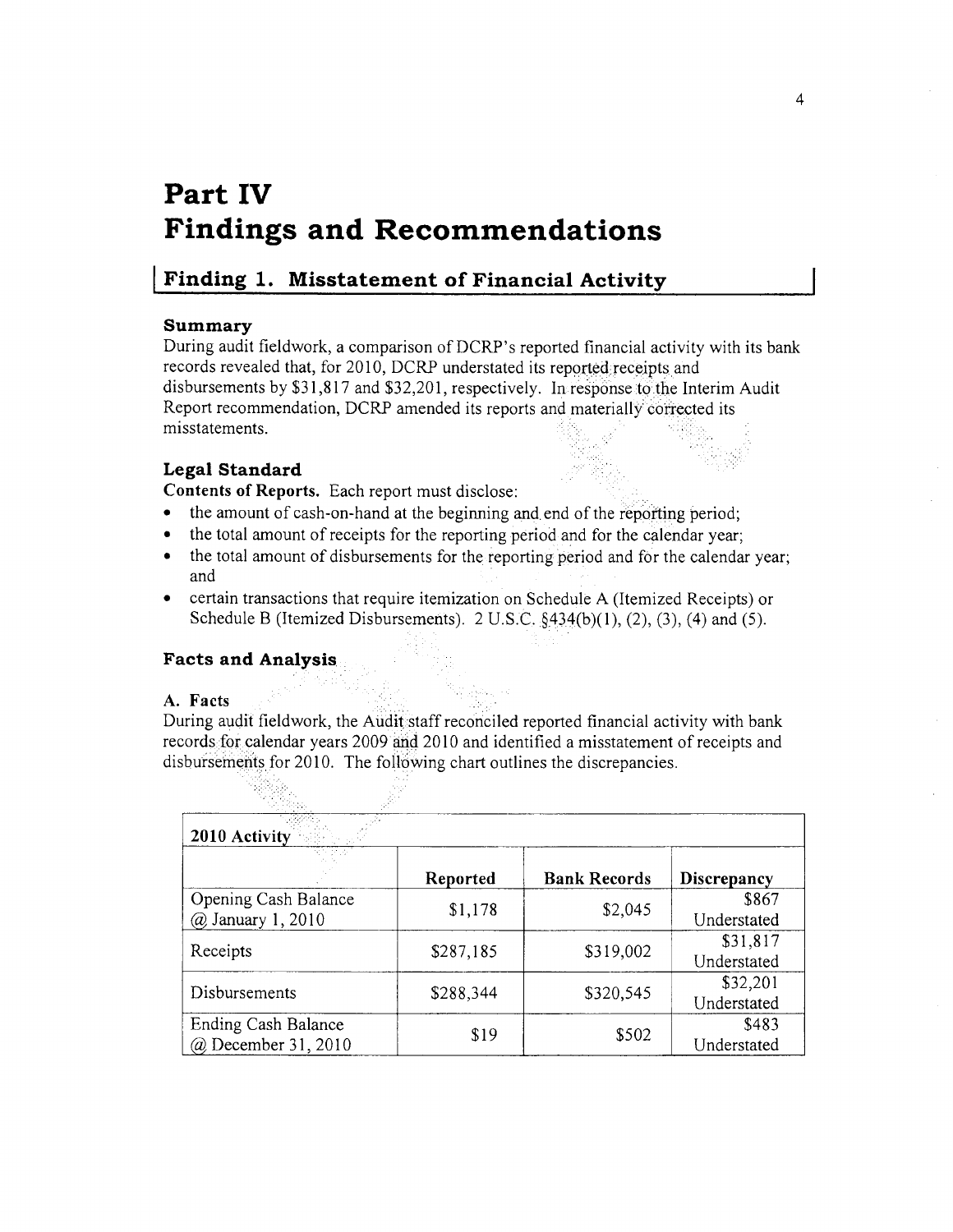The understatement of receipts resulted from the following.

| • Credit card deposit not reported    | \$24,277  |
|---------------------------------------|-----------|
| • March 2010 deposits not reported    | 5,995     |
| • On-line deposit not reported        | 1,720     |
| • Miscellaneous identified amounts    | (175)     |
| <b>Net Understatement of Receipts</b> | \$ 31,817 |

The understatement of disbursements resulted from the following.

| • Transfers to non-federal account not reported       | \$31,000 |
|-------------------------------------------------------|----------|
| • Miscellaneous identified disbursements not reported | 1,341    |
| • Unidentified difference                             | (140)    |
| <b>Net Understatement of Disbursements</b>            | \$32,201 |

### **B.** Interim Audit Report & Audit Division Recommendation

At the exit conference, the Audit staff explained the misstatements and provided schedules to DCRP representatives. The representatives offered.no comments during or subsequent to the exit conference.

The Interim Audit Report recommended that DCRP amend its reports to correct the misstatements noted above.

### **C. Committee Response to Interim Audit Report**

In response to the Interim Audit Report recommendation; DCRP filed amended reports for 2010 that materially corrected its misstatements.

### **I Finding 2. Recordkeeping for Employees**

### Summary

During audit fieldwork, the Audit staff determined that DCRP did not maintain any monthly payroll logs, as required, to document the percentage of time each employee spent on federal election activity. For 2009 and 2010, the Audit staff identified payments to DCRP employees totaling  $$85,520^4$  for which monthly payroll logs were not maintained. This consisted of \$70,520, for which DCRP allocated payroll between federal and non-federal funds, and \$15,000 that DCRP paid exclusively with non-federal funds.

In response to the Interim Audit Report recommendation, DCRP agreed to maintain monthly payroll logs to track federal election activity for non-federal payroll and payroll allocated between federal and non-federal activity. The Audit staff considers the matter resolved.

<sup>4</sup> This total does not include payroll for employees paid with 100 percent federal funds and reported as such. (See Part I, Background, Commission Guidance, Request for Early Consideration of a Legal Question on Page 1).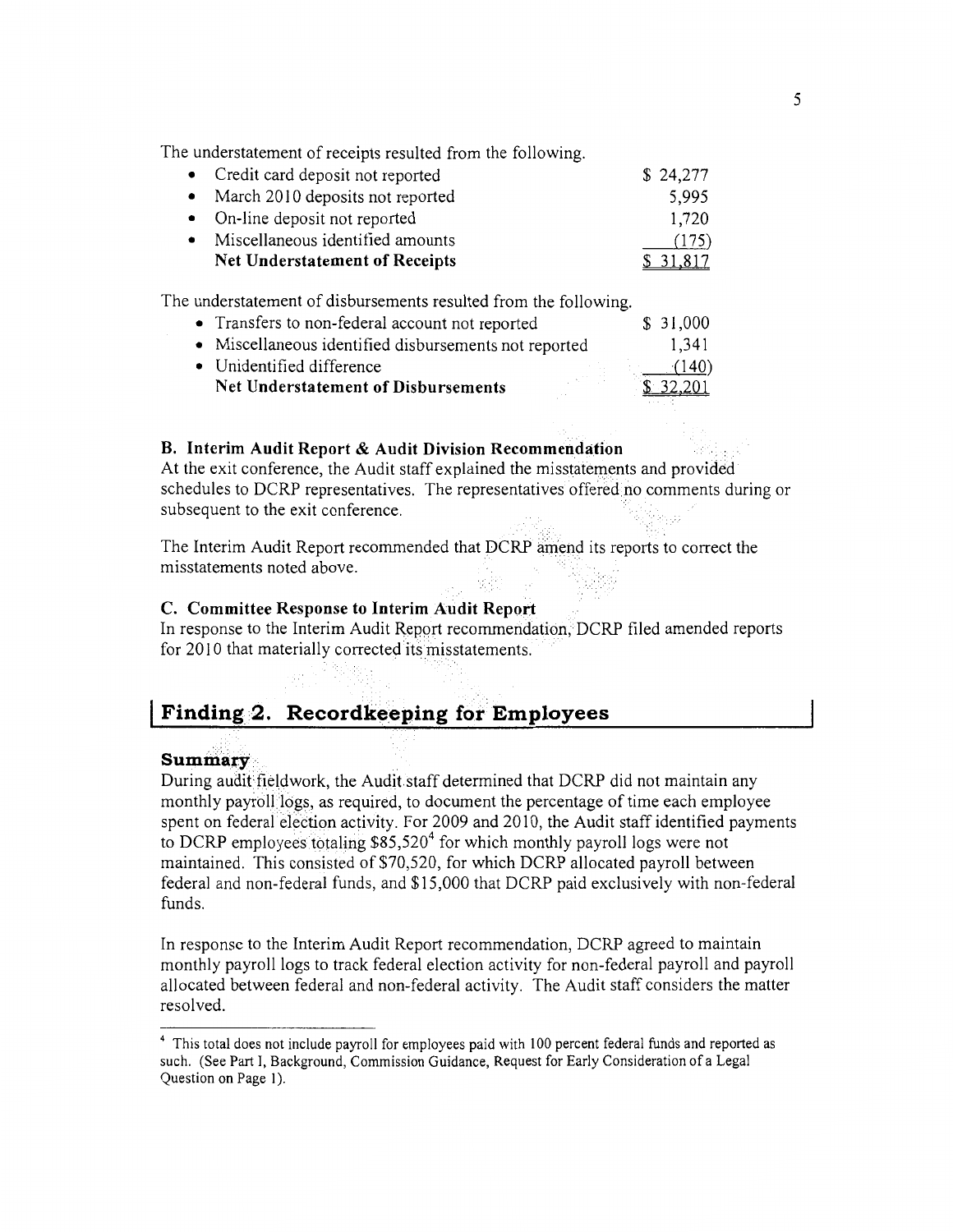### **Legal Standard**

Maintenance of Monthly Logs. Party committees must keep a monthly log of the percentage of time each employee spends in connection with a federal election. Allocations of salaries, wages, and fringe benefits are to be undertaken as follows:

- employees who spend 25 percent or less of their compensated time in a given month on federal election activities must be paid either from the federal account or have their pay allocated as administrative costs;
- employees who spend more than 25 percent of their compensated time in a given month on federal election activities must be paid only from a federal account; and,
- employees who spend none of their compensated time in a given month on federal election activities may be paid entirely with funds that comply with state law.  $11$ CFR §I06.7(d)(l).

### **Facts and Analysis**

### **A. Facts**

During fieldwork, the Audit staff reviewed disbursements for payroll. DCRP did not maintain any monthly logs or equivalent records to document the percentage of time each employee spent in connection with federal election activity. These Jogs are required to document the proper allocation of federal and non-federal funds used to pay employee salaries and wages. For 2009 and 2010, logs were not maintained for  $$85,520^{5,6}$  in payroll. The \$85,520 consisted of \$70,520, for which payroll was allocated between federal and non-federal funds, and \$15,000 that was paid exclusively with non-federal funds.

#### **B. Interim Audit Report&Audit Division Recommendation**

in s

At the exit conference and during audit fieldwork, the Audit staff discussed the payroll recordkeeping issue with DCRP representatives. The representatives offered no additional comments or documentation to support the expenses.

For DCRP employees that were paid with exclusively non-federal funds or an allocation of federal and non-federal funds, the Interim Audit Report recommended that DCRP provide the following:

- evidence that DCRP had maintained monthly time logs to document how much time the employee had spent on federal election activity; or
- provide and implement a plan to maintain monthly payroll logs to track the percentage of time each employee spends on federal election activity.

<sup>&</sup>lt;sup>5</sup> Amounts are net of payroll taxes and benefits totaling \$22,896.<br><sup>6</sup> This total does not include payroll for employees paid with 100 percent federal funds and reported as such. (See Part I, Background, Commission Guidance, Request for Early Consideration of a Legal Question on Page I).